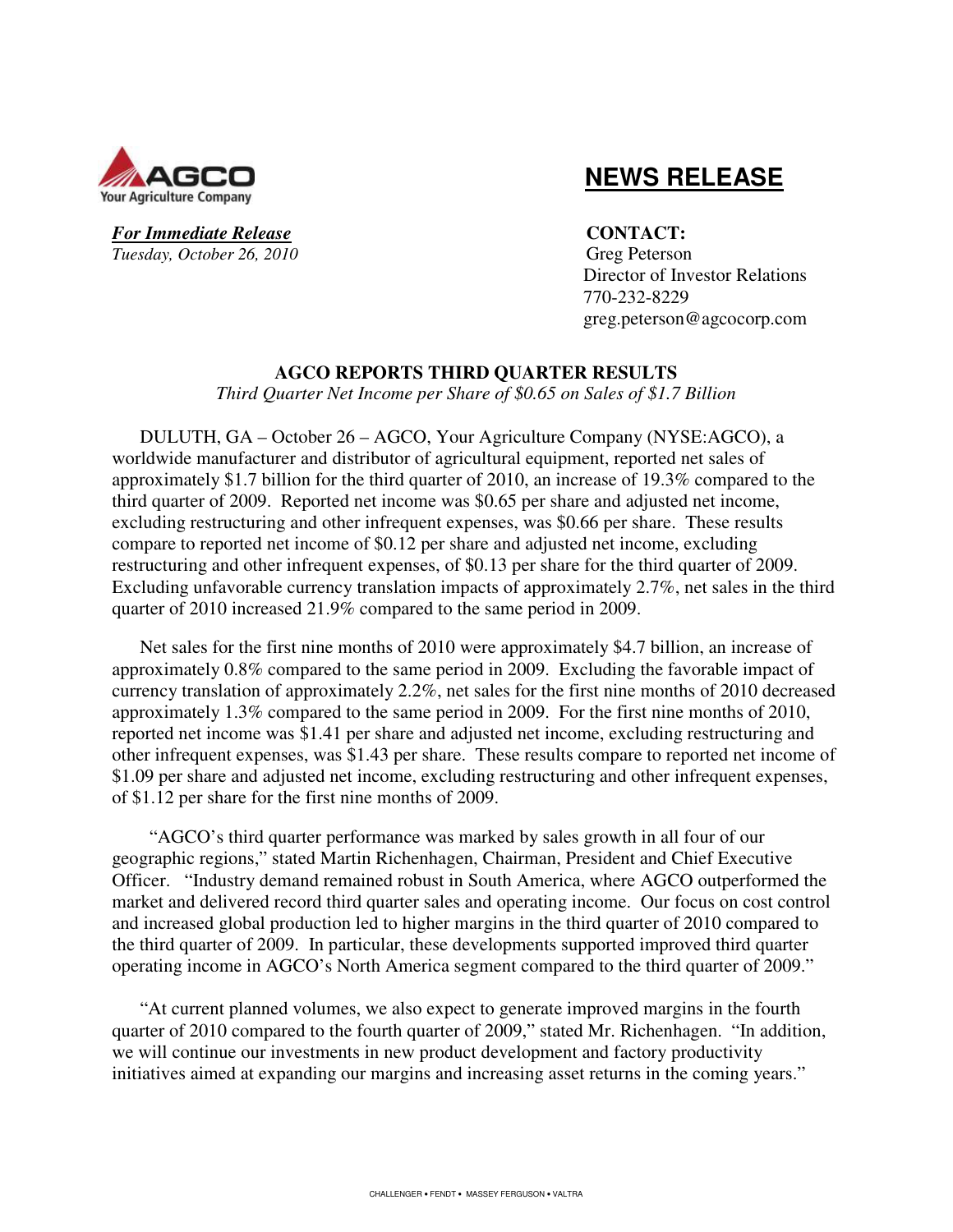Industry conditions remained strong in Brazil and Argentina during the third quarter of 2010, resulting in AGCO's South American region reporting a sales increase of approximately 39.1% compared to the third quarter of 2009, excluding favorable currency translation impacts. AGCO's Europe/Africa/Middle East (EAME) region reported an increase in net sales of approximately 12.1% during the third quarter of 2010 compared to the same period in 2009, excluding unfavorable currency translation impacts. The increase was supported by stabilizing Western European industry conditions in the third quarter of 2010. In the North American region, sales in the third quarter of 2010 increased approximately 26.5% compared to the third quarter of 2009, excluding favorable currency translation impacts. Increased sales of combines, tractors and sprayers contributed to higher sales in the North American region.

Income from operations for the third quarter of 2010 grew to \$75.9 million, an increase of approximately 112.6% compared to the third quarter of 2009. Gross margins were 18.3% in the third quarter of 2010 compared to 17.5% in the third quarter of 2009. The margin improvement was driven by material cost control and higher production. Income from operations for the first nine months of 2010 increased approximately \$10.9 million compared to the same period in 2009 primarily due to improved margins partially offset by higher engineering expenses to support new product development and tier 4 engine emission upgrades.

# **Market Update**

| <b>Tractors</b>   | <b>Combines</b>   |
|-------------------|-------------------|
| Change from       | Change from       |
| Prior Year Period | Prior Year Period |
| $+2\%$            | $+4\%$            |
| $+46\%$           | $+36\%$           |
| $-15%$            | $-34\%$           |
|                   |                   |

# *Industry Unit Retail Sales*

#### *North America*

In the first nine months of 2010, industry unit retail sales of tractors increased modestly in North America compared to the same period in 2009. Growth in high horsepower tractors and compact tractors was partially offset by a decline in utility tractors. Strong and improving economics for the professional producer sector contributed to the strength in retail sales of high horsepower tractors and combines. Ongoing softness in the dairy and livestock sectors contributed to lower industry unit retail sales of mid-range tractors and hay equipment, which both declined compared to the first nine months of 2009.

#### *South America*

Industry unit retail sales of tractors in South America grew sharply in the first nine months of 2010, compared to the same period in 2009. Strong farm fundamentals and favorable government financing programs in Brazil contributed to the strong industry demand which began to accelerate in the second half of 2009.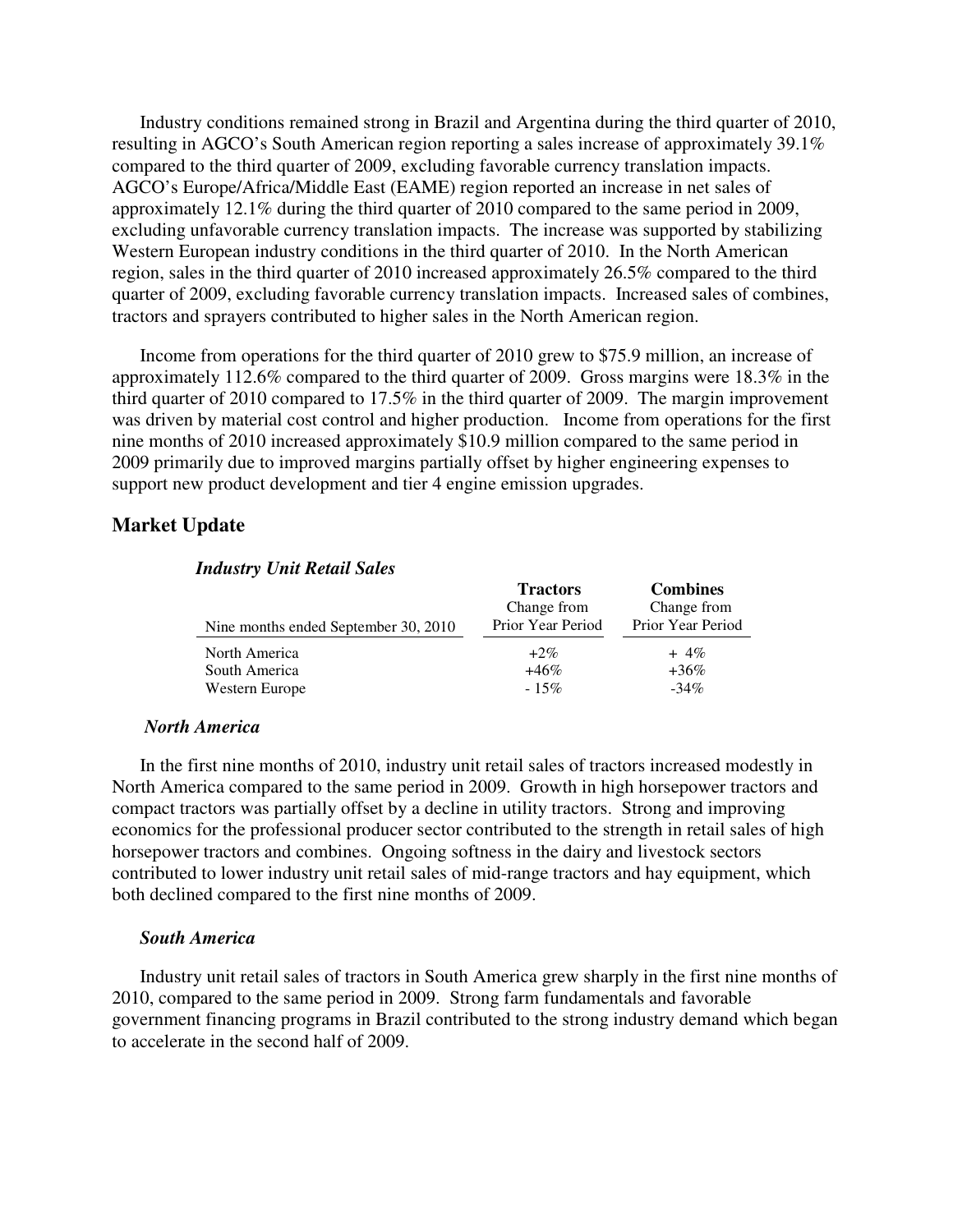### *Western Europe*

Industry unit retail tractor sales were down approximately 15% in Western Europe during the first nine months of 2010 compared to the prior year period, but did stabilize during the third quarter of 2010. The slow pace of macro-economic recovery, weak farmer sentiment and soft demand in the dairy and livestock sectors contributed to the decline in 2010. Industry unit retail tractor sales declines were most pronounced in France, Italy and the United Kingdom in the first nine months of 2010 compared to same period in 2009.

"Dry weather conditions have impacted crop production across Europe and resulted in increased global commodity prices over the last two months," stated Mr. Richenhagen. "Overall farm economics remain strong in Brazil which, along with generous financing programs, are supporting projected record farm equipment demand for 2010. Western European farm equipment demand is expected to remain relatively weak for the remainder of 2010 due to poor crop conditions and a weak dairy sector. Demand in the Russian and Eastern European markets remains at very low levels due to ongoing credit constraints and drought-impacted crop production. In North America, the expectation of higher levels of farm income is maintaining demand for large tractors and combines. We continue to be optimistic regarding the long-term potential of our industry. Favorable trends in global food consumption should support crop prices leading to increased farmer profitability and reinvestment in agricultural production."

% change from

# **Regional Results**

|                                       | Net sales | $%$ change<br>from 2009 | $2009$ due to<br>currency<br>translation $^{(1)}$ |
|---------------------------------------|-----------|-------------------------|---------------------------------------------------|
| Three months ended September 30, 2010 |           |                         |                                                   |
| North America                         | \$373.4   | 27.8%                   | 1.4%                                              |
| South America                         | 487.7     | 47.1%                   | $8.0\%$                                           |
| Europe/Africa/Middle East             | 708.7     | 2.6%                    | $(9.5\%)$                                         |
| Rest of World                         | 87.6      | 16.2%                   | $(2.7\%)$                                         |
| <b>Total</b>                          | \$1,657.4 | 19.3%                   | $(2.7\%)$                                         |
| Nine months ended September 30, 2010  |           |                         |                                                   |
| North America                         | \$1,026.4 | $-9.3\%$                | $2.1\%$                                           |
| South America                         | 1,313.2   | 78.0%                   | 21.1%                                             |
| Europe/Africa/Middle East             | 2,178.9   | $(16.6\%)$              | $(3.3\%)$                                         |
| Rest of World                         | 210.1     | $0.5\%$                 | $4.1\%$                                           |
| <b>Total</b>                          | \$4,728.6 | $0.8\%$                 | $2.2\%$                                           |

### *AGCO Regional Sales (in millions)*

 $^{(1)}$ See Footnotes for additional disclosure

# *North America*

AGCO's sales of hay and forage equipment and mid-range tractors in North America declined sharply in the first nine months of 2010 compared to the same period in 2009. Strong economics for row crop farmers generated increased sales of sprayers, combines and parts. Lower sales levels and increased expenditures on engineering efforts resulted in a decline in income from operations of approximately \$12.4 million for the first nine months of 2010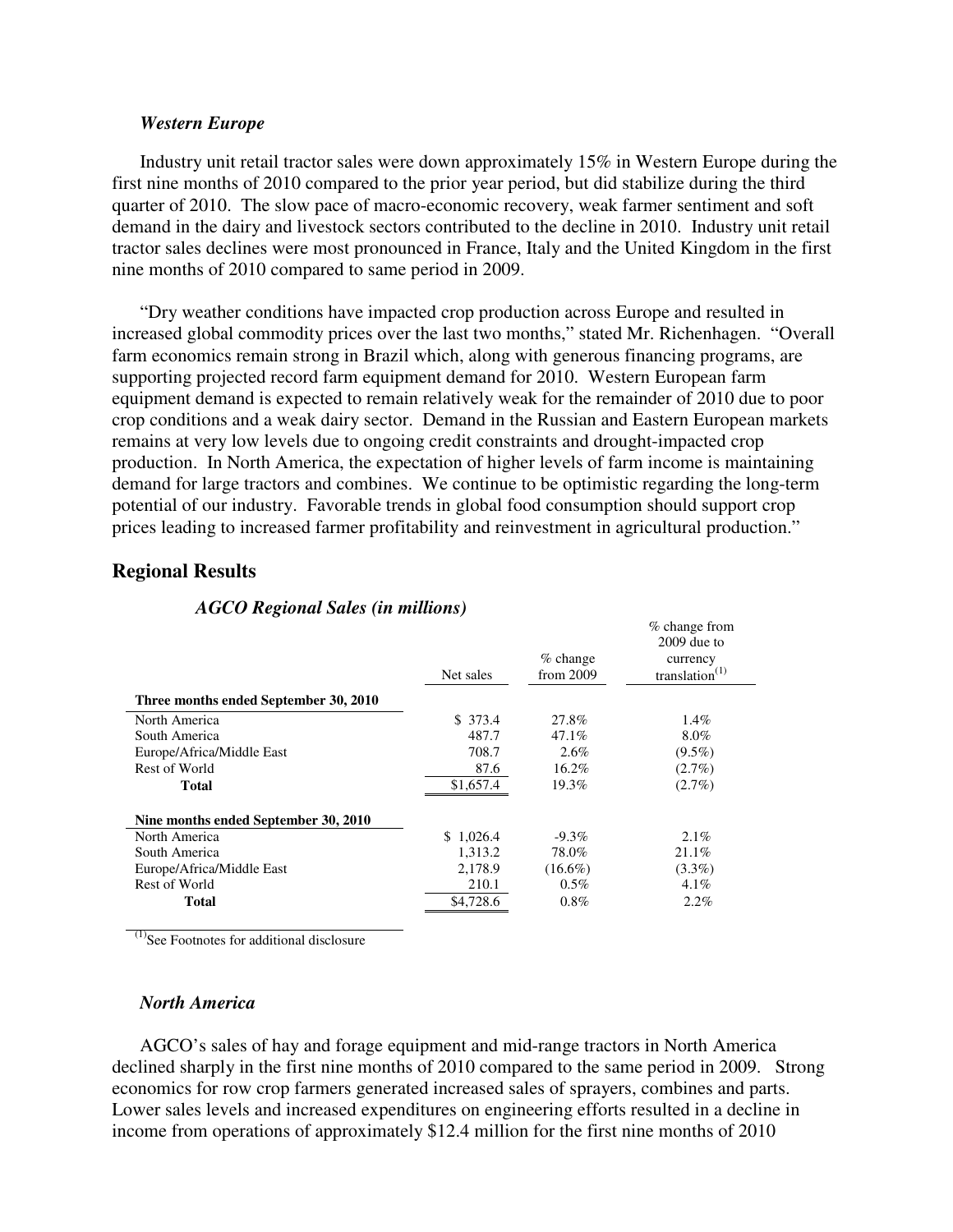compared to the same period in 2009. Increases in sales and income from operations achieved in the third quarter of 2010 offset a portion of the declines experienced in the first half of the year.

# *South America*

Record levels of industry demand in Brazil and improved crop production in Argentina resulted in a 56.8% increase in AGCO's South American sales in the first nine months of 2010, compared to the same period in 2009, excluding the impact of favorable currency translation. Income from operations increased approximately \$109.4 million in the first nine months of 2010 compared to the same period in 2009. Sales growth, improved factory productivity and a richer product mix in Brazil led to the increase in income from operations.

# *EAME*

Weak market conditions in Western Europe and dealer inventory de-stocking resulted in significant sales declines in AGCO's EAME region in the first nine months of 2010 compared to the same period in 2009. AGCO experienced the largest declines in France and Germany partially offset by sales growth in Poland, Finland and the Baltics. Income from operations declined by approximately \$91.2 million in the first nine months of 2010 compared to the same period in 2009. Reduced sales, lower production and increased engineering expenses contributed to the decline.

#### *Rest of World*

Net sales in AGCO's Rest of World segment declined by approximately 3.6% during the first nine months of 2010 compared to the prior year period, excluding the favorable impact of currency translation. Lower sales in Australia, New Zealand and Russia accounted for most of the decline. Income from operations in the Rest of World region was down in the first nine months of 2010 compared to the same period in 2009 due primarily to a weaker sales mix and increased expenses related to growth initiatives.

# **Outlook**

AGCO is targeting adjusted earnings per share, excluding restructuring expenses, in a range from \$2.10 to \$2.20 for the full year of 2010. Net sales are expected to range from \$6.7 billion to \$6.8 billion. Gross margin improvements are expected to be partially offset by higher engineering expenses for new product development and Tier 4 emission requirements**.** Earnings per share projections exclude restructuring expenses that are expected to be incurred in AGCO's European operations and which are estimated to be approximately \$0.04 per share for the full year of 2010.

\* \* \* \* \*

AGCO will be hosting a conference call with respect to this earnings announcement at 10:00 a.m. Eastern Time on Tuesday, October 26, 2010. The Company will refer to slides on its conference call. Interested persons can access the conference call and slide presentation via AGCO's website at www.agcocorp.com under the heading "Events" on the "Investors" page. A replay of the conference call will be available approximately two hours after the conclusion of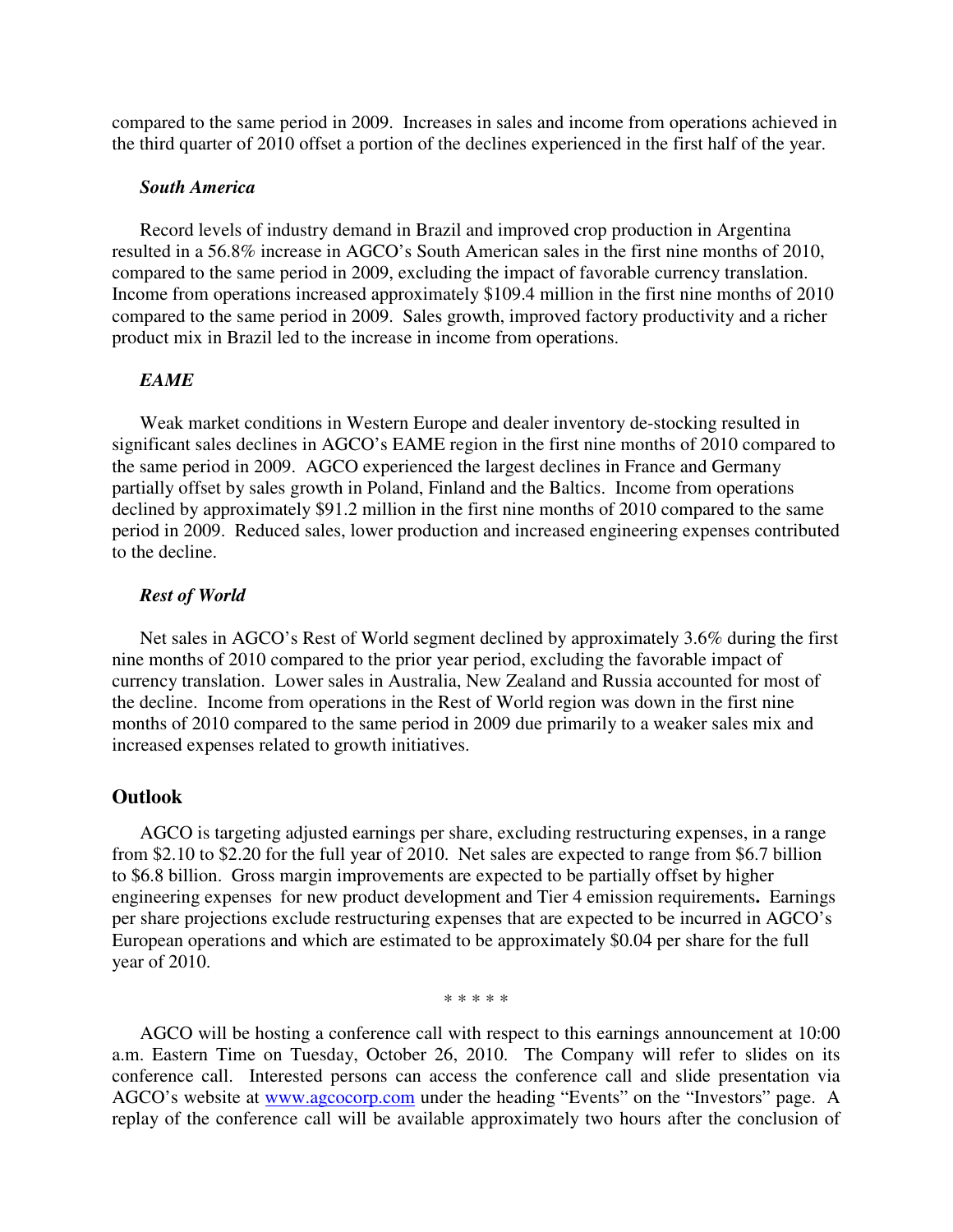the conference call for twelve months following the call. A copy of this press release will be available on AGCO's website for at least twelve months following the call.

\* \* \* \* \*

# *Safe Harbor Statement*

Statements that are not historical facts, including the projections of earnings per share, sales, market conditions, margin improvements, profitability, inventory levels, benefits from inventory reduction and productivity initiatives, industry demand, general economic conditions, global food demand and diet trends, commodity prices, farm economics and productivity, pension costs and engineering and restructuring expenses, are forward-looking and subject to risks which could cause actual results to differ materially from those suggested by the statements. These forwardlooking statements involve a number of risks and uncertainties. The following are among the factors that could cause actual results to differ materially from the results discussed in or implied by the forward-looking statements. Further information concerning these and other factors is included in AGCO's filings with the Securities and Exchange Commission, including its Form 10-K for the year ended December 31, 2009. AGCO disclaims any obligation to update any forward-looking statements except as required by law.

- Our financial results depend entirely upon the agricultural industry, and factors that adversely affect the agricultural industry generally, including declines in the general economy, increases in farm input costs, lower commodity prices, lower farm income and changes in the availability of credit for our retail customers, will adversely affect us.
- The recent poor performance of the general economy may result in a decline in demand for our products. However, we are unable to predict with accuracy the amount or duration of this decline, and our forward-looking statements reflect merely our best estimates at the current time.
- A majority of our sales and manufacturing take place outside of the United States, and, as a result, we are exposed to risks related to foreign laws, taxes, economic conditions, labor supply and relations, political conditions and governmental policies. These risks may delay or reduce our realization of value from our international operations.
- Most retail sales of the products that we manufacture are financed, either by our retail finance joint ventures with Rabobank or by a bank or other private lender. During the first nine months of 2010, our joint ventures with Rabobank, which are controlled by Rabobank and are dependent upon Rabobank for financing as well, financed approximately 50% of the retail sales of our tractors and combines in the markets where the joint ventures operate. Any difficulty by Rabobank to continue to provide that financing, or any business decision by Rabobank as the controlling member not to fund the business or particular aspects of it (for example, a particular country or region), would require the joint ventures to find other sources of financing (which may be difficult to obtain), or us to find another source of retail financing for our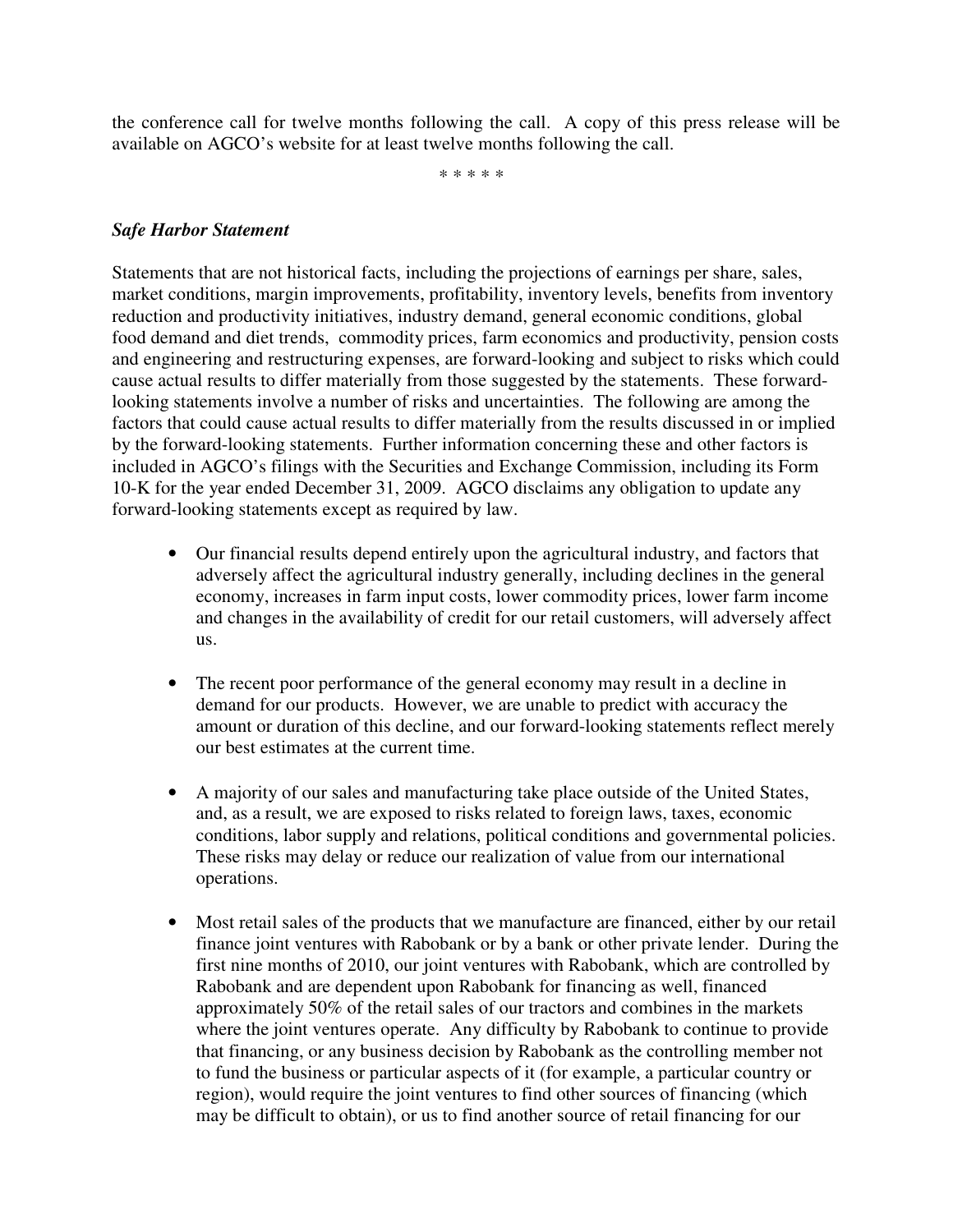customers, or our customers would be required to utilize other retail financing providers. As a result of the ongoing economic downturn, financing for capital equipment purchases generally has become more difficult and expensive to obtain. To the extent that financing is not available or available only at unattractive prices, our sales would be negatively impacted.

- Both AGCO and our retail finance joint ventures have substantial accounts receivables from dealers and end customers, and we would be adversely impacted if the collectability of these receivables was not consistent with historical experience; this collectability is dependent upon the financial strength of the farm industry, which in turn is dependent upon the general economy and commodity prices, as well as several of the other factors listed in this section.
- We recently have experienced substantial and sustained volatility with respect to currency exchange rate and interest rate changes, which can adversely affect our reported results of operations and the competitiveness of our products.
- We are subject to extensive environmental laws and regulations, and our compliance with, or our failure to comply with, existing or future laws and regulations could delay production of our products or otherwise adversely affect our business.
- We have significant pension obligations with respect to our employees, and our available cash flow may be adversely affected in the event that payments become due under any pension plans that are unfunded or underfunded. Declines in the market value of the securities used to fund these obligations result in increased pension expense in future periods.
- The agricultural equipment industry is highly seasonal, and seasonal fluctuations significantly impact results of operations and cash flows.
- Our success depends on the introduction of new products, particularly engines that comply with emission requirements, which requires substantial expenditures.
- We depend on suppliers for raw materials, components and parts for our products, and any failure by our suppliers to provide products as needed, or by us to promptly address supplier issues, will adversely impact our ability to timely and efficiently manufacture and sell products. We also are subject to raw material price fluctuations, which can adversely affect our manufacturing costs.
- We face significant competition and, if we are unable to compete successfully against other agricultural equipment manufacturers, we would lose customers and our net sales and profitability would decline.
- We have a substantial amount of indebtedness, and as result, we are subject to certain restrictive covenants and payment obligations that may adversely affect our ability to operate and expand our business.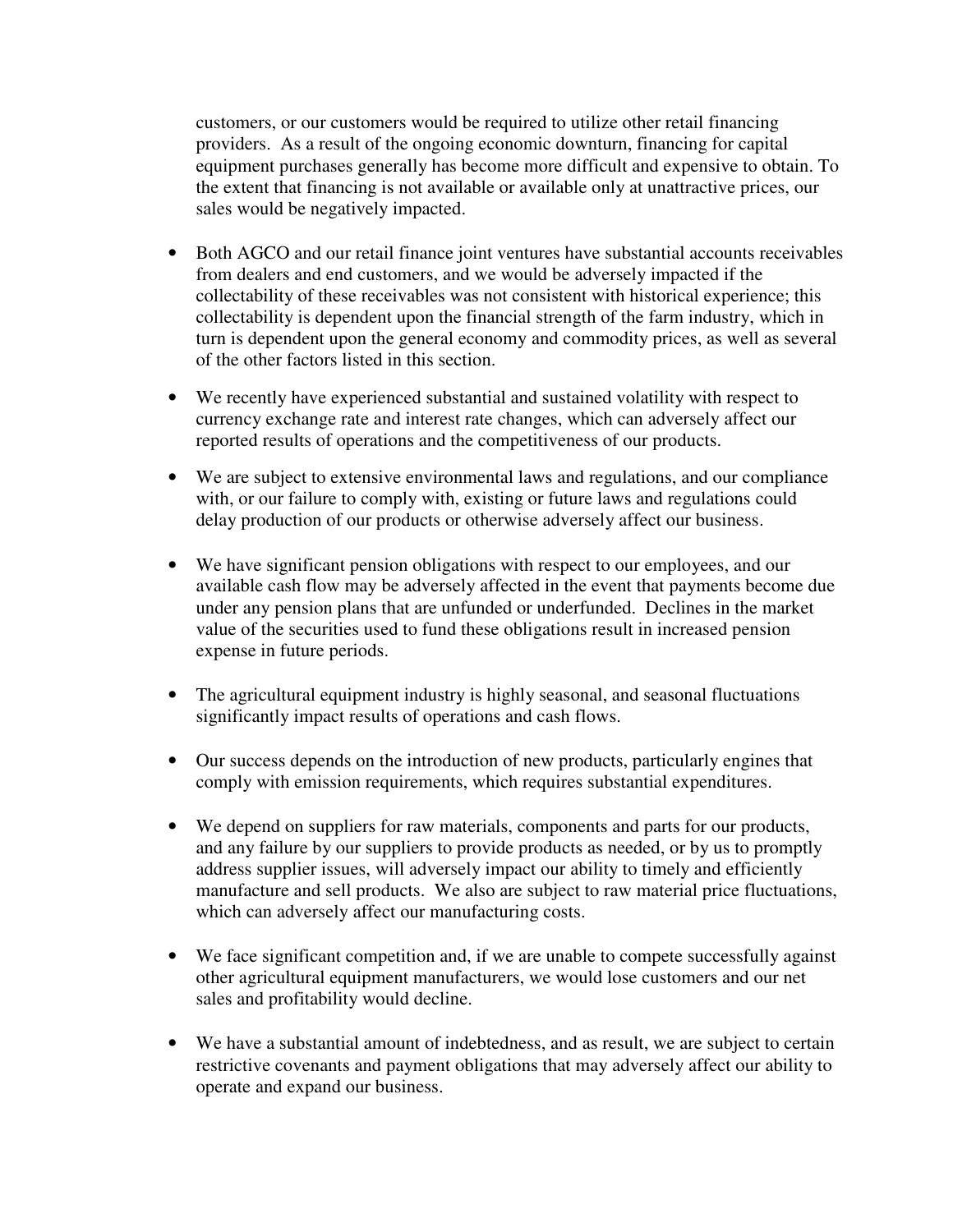#### \* \* \* \* \*

# *About AGCO*

AGCO, Your Agriculture Company (NYSE: AGCO), was founded in 1990 and offers a full product line of tractors, combines, hay tools, sprayers, forage, tillage equipment, implements and related replacement parts. AGCO agricultural products are sold under the core brands of Challenger®, Fendt®, Massey Ferguson® and Valtra®, and are distributed globally through more than 2,700 independent dealers and distributors, in more than 140 countries worldwide. AGCO provides retail financing through AGCO Finance. AGCO is headquartered in Duluth, Georgia, USA. In 2009, AGCO had net sales of \$6.6 billion.

#### # # # # #

Please visit our website at www.agcocorp.com.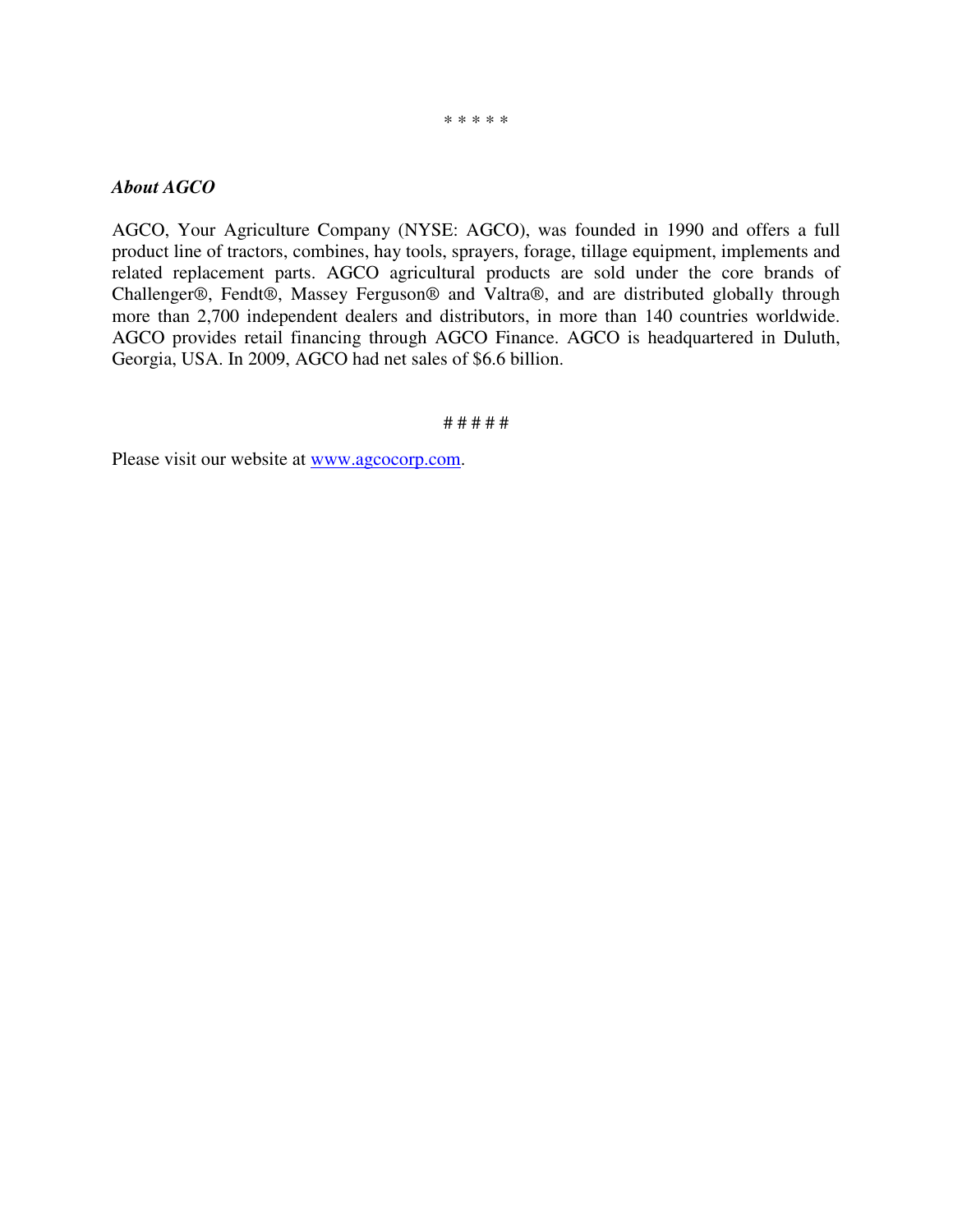# AGCO CORPORATION AND SUBSIDIARIES CONDENSED CONSOLIDATED BALANCE SHEETS (unaudited and in millions)

|                                                                      | September 30,<br>2010 | December 31,<br>2009 |
|----------------------------------------------------------------------|-----------------------|----------------------|
| <b>ASSETS</b>                                                        |                       |                      |
| <b>Current Assets:</b>                                               |                       |                      |
| Cash and cash equivalents                                            | \$<br>459.2           | \$<br>651.4          |
| Accounts and notes receivable, net                                   | 863.4                 | 725.2                |
| Inventories, net                                                     | 1,432.3               | 1,156.7              |
| Deferred tax assets                                                  | 85.7                  | 63.6                 |
| Other current assets                                                 | 167.9                 | 151.6                |
| Total current assets                                                 | 3,008.5               | 2,748.5              |
| Property, plant and equipment, net                                   | 874.0                 | 910.0                |
| Investment in affiliates                                             | 378.4                 | 353.9                |
| Deferred tax assets                                                  | 67.5                  | 70.0                 |
| Other assets                                                         | 131.4                 | 115.7                |
| Intangible assets, net                                               | 150.0                 | 166.8                |
| Goodwill                                                             | 611.9                 | 634.0                |
| Total assets                                                         | \$<br>5,221.7         | \$<br>4,998.9        |
| LIABILITIES AND STOCKHOLDERS' EQUITY                                 |                       |                      |
| <b>Current Liabilities:</b>                                          |                       |                      |
| Current portion of long-term debt                                    | \$                    | \$<br>0.1            |
| Convertible senior subordinated notes                                | 162.1                 | 193.0                |
| Securitization facilities                                            | 75.4                  |                      |
| Accounts payable                                                     | 666.1                 | 621.6                |
| Accrued expenses                                                     | 799.8                 | 808.7                |
| Other current liabilities                                            | 76.1                  | 45.5                 |
| Total current liabilities                                            | 1,779.5               | 1.668.9              |
| Long-term debt, less current portion                                 | 446.1                 | 454.0                |
| Pensions and postretirement health care benefits                     | 266.7                 | 276.6                |
| Deferred tax liabilities                                             | 117.7                 | 118.7                |
| Other noncurrent liabilities                                         | 80.5                  | 78.0                 |
| <b>Total liabilities</b>                                             | 2.690.5               | 2.596.2              |
| Temporary Equity:                                                    |                       |                      |
| Equity component of redeemable convertible senior subordinated notes | 1.7                   | 8.3                  |
| Stockholders' Equity:                                                |                       |                      |
| AGCO Corporation stockholders' equity:                               |                       |                      |
| Common stock                                                         | 0.9                   | 0.9                  |
| Additional paid-in capital                                           | 1,044.7               | 1,061.9              |
| Retained earnings                                                    | 1,653.1               | 1,517.8              |
| Accumulated other comprehensive loss                                 | (170.1)               | (187.4)              |
| Total AGCO Corporation stockholders' equity                          | 2,528.6               | 2,393.2              |
| Noncontrolling interest                                              | 0.9                   | 1.2                  |
| Total stockholders' equity                                           | 2,529.5               | 2,394.4              |
| Total liabilities, temporary equity and stockholders' equity         | \$<br>5,221.7         | \$<br>4,998.9        |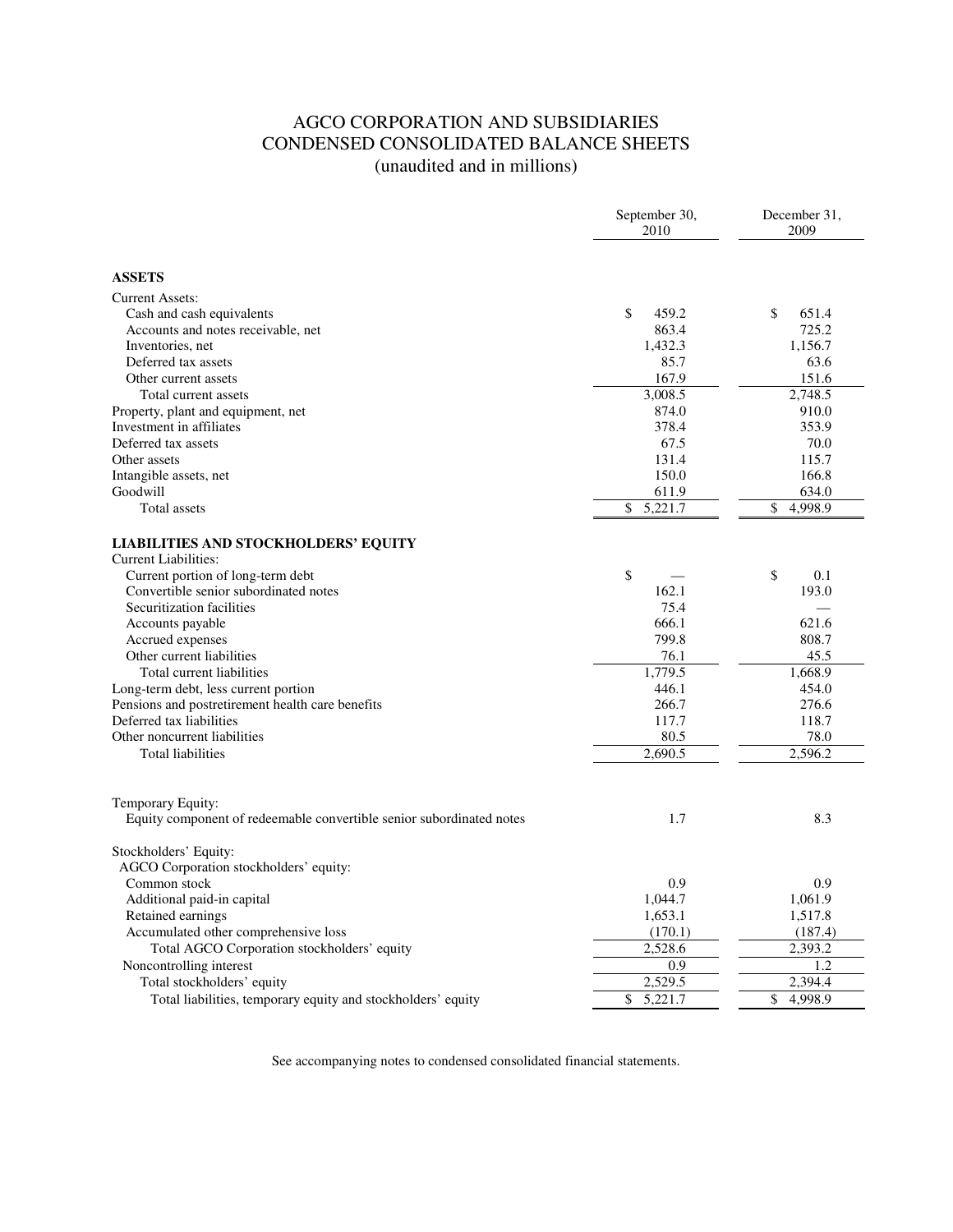# AGCO CORPORATION AND SUBSIDIARIES CONDENSED CONSOLIDATED STATEMENTS OF OPERATIONS (unaudited and in millions, except per share data)

|                                                                                | Three Months Ended September 30, |                          |  |
|--------------------------------------------------------------------------------|----------------------------------|--------------------------|--|
|                                                                                | 2010                             | 2009                     |  |
| Net sales<br>Cost of goods sold                                                | \$<br>1,657.4<br>1,353.6         | \$<br>1,389.5<br>1,146.4 |  |
| Gross profit                                                                   | 303.8                            | 243.1                    |  |
| Selling, general and administrative expenses                                   | 170.3                            | 155.5                    |  |
| Engineering expenses                                                           | 51.4                             | 46.3                     |  |
| Restructuring and other infrequent expenses                                    | 1.2                              | 1.0                      |  |
| Amortization of intangibles                                                    | 5.0                              | 4.6                      |  |
| Income from operations                                                         | 75.9                             | 35.7                     |  |
| Interest expense, net                                                          | 5.8                              | 10.1                     |  |
| Other expense, net                                                             | 4.9                              | 5.6                      |  |
| Income before income taxes and equity in net earnings of affiliates            | 65.2                             | 20.0                     |  |
| Income tax provision                                                           | 14.1                             | 14.8                     |  |
| Income before equity in net earnings of affiliates                             | 51.1                             | 5.2                      |  |
| Equity in net earnings of affiliates                                           | 11.1                             | 5.9                      |  |
| Net income                                                                     | 62.2                             | 11.1                     |  |
| Net loss attributable to noncontrolling interest                               | 0.1                              |                          |  |
| Net income attributable to AGCO Corporation and subsidiaries                   | \$<br>62.3                       | \$<br>11.1               |  |
| Net income per common share attributable to AGCO Corporation and subsidiaries: |                                  |                          |  |
| <b>Basic</b>                                                                   | 0.67<br>\$                       | 0.12<br>\$               |  |
| Diluted                                                                        | 0.65                             | \$<br>0.12               |  |
| Weighted average number of common and common equivalent shares outstanding:    |                                  |                          |  |
| <b>Basic</b>                                                                   | 92.9                             | 92.3                     |  |
| Diluted                                                                        | 95.8                             | 94.8                     |  |
|                                                                                |                                  |                          |  |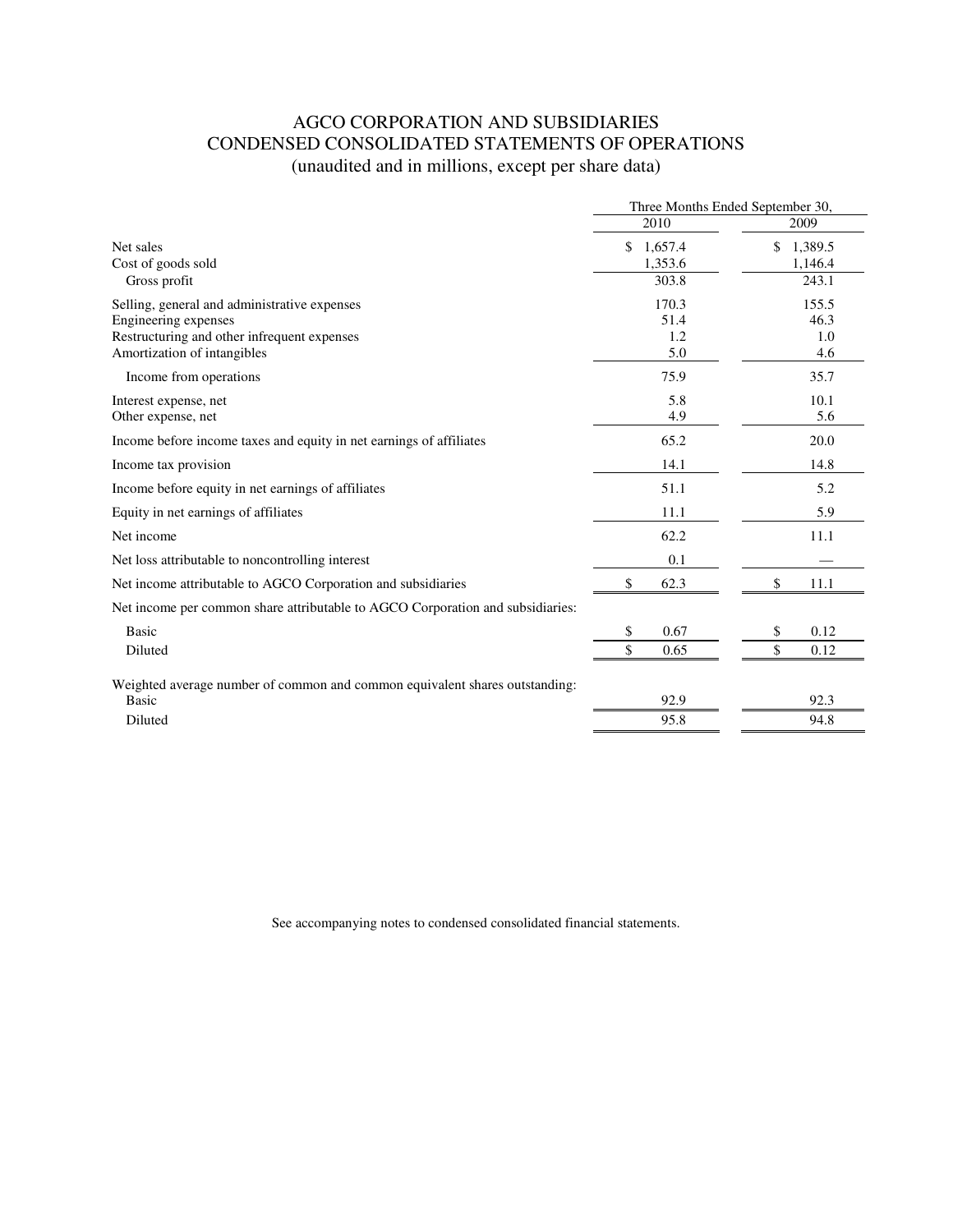# AGCO CORPORATION AND SUBSIDIARIES CONDENSED CONSOLIDATED STATEMENTS OF OPERATIONS (unaudited and in millions, except per share data)

|                                                                                |               | Nine Months Ended September 30, |
|--------------------------------------------------------------------------------|---------------|---------------------------------|
|                                                                                | 2010          | 2009                            |
| Net sales                                                                      | \$<br>4,728.6 | \$<br>4,689.2                   |
| Cost of goods sold                                                             | 3,879.1       | 3,883.5                         |
| Gross profit                                                                   | 849.5         | 805.7                           |
| Selling, general and administrative expenses                                   | 492.1         | 471.3                           |
| Engineering expenses                                                           | 158.5         | 146.4                           |
| Restructuring and other infrequent expenses                                    | 3.3           | 3.8                             |
| Amortization of intangibles                                                    | 13.8          | 13.3                            |
| Income from operations                                                         | 181.8         | 170.9                           |
| Interest expense, net                                                          | 23.7          | 33.1                            |
| Other expense, net                                                             | 9.7           | 20.4                            |
| Income before income taxes and equity in net earnings of affiliates            | 148.4         | 117.4                           |
| Income tax provision                                                           | 49.8          | 43.2                            |
| Income before equity in net earnings of affiliates                             | 98.6          | 74.2                            |
| Equity in net earnings of affiliates                                           | 36.4          | 28.0                            |
| Net income                                                                     | 135.0         | 102.2                           |
| Net loss attributable to noncontrolling interest                               | 0.3           |                                 |
| Net income attributable to AGCO Corporation and subsidiaries                   | \$<br>135.3   | \$<br>102.2                     |
| Net income per common share attributable to AGCO Corporation and subsidiaries: |               |                                 |
| <b>Basic</b>                                                                   | \$<br>1.46    | \$<br>1.11                      |
| Diluted                                                                        | \$<br>1.41    | \$<br>1.09                      |
| Weighted average number of common and common equivalent shares outstanding:    |               |                                 |
| Basic                                                                          | 92.7          | 92.2                            |
| Diluted                                                                        | 96.0          | 93.5                            |
|                                                                                |               |                                 |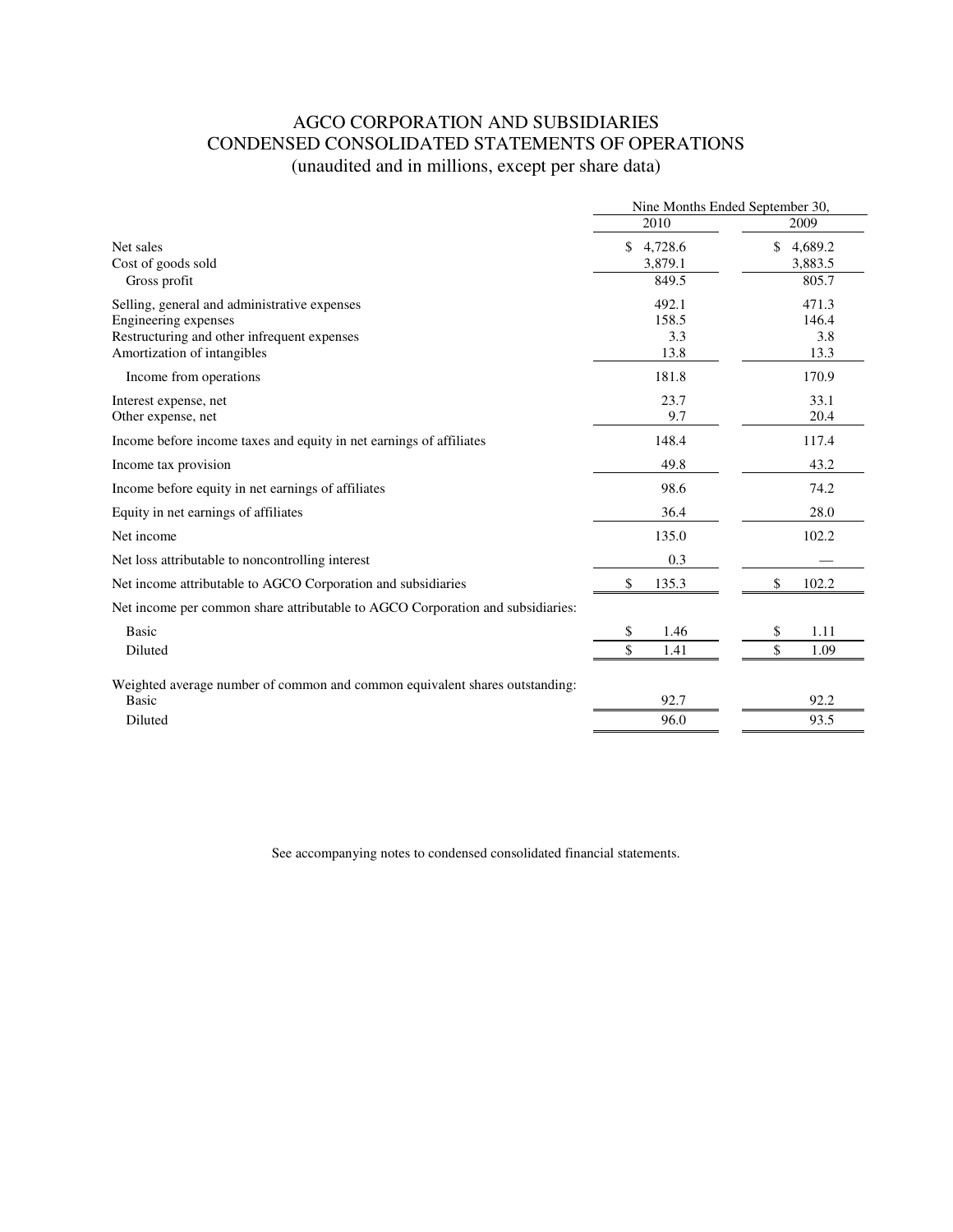# AGCO CORPORATION AND SUBSIDIARIES CONDENSED CONSOLIDATED STATEMENTS OF CASH FLOWS (unaudited and in millions)

|                                                                                                | Nine Months Ended September 30, |             |  |
|------------------------------------------------------------------------------------------------|---------------------------------|-------------|--|
|                                                                                                | 2010                            | 2009        |  |
| Cash flows from operating activities:                                                          |                                 |             |  |
| Net income                                                                                     | \$<br>135.0                     | \$<br>102.2 |  |
| Adjustments to reconcile net income to net cash provided by (used in) operating<br>activities: |                                 |             |  |
| Depreciation                                                                                   | 97.7                            | 83.6        |  |
| Deferred debt issuance cost amortization                                                       | 2.1                             | 2.1         |  |
| Amortization of intangibles                                                                    | 13.8                            | 13.3        |  |
| Amortization of debt discount                                                                  | 11.7                            | 11.3        |  |
| Stock compensation                                                                             | 8.5                             | 11.3        |  |
| Equity in net earnings of affiliates, net of cash received                                     | (25.3)                          | (13.6)      |  |
| Deferred income tax provision                                                                  | (14.0)                          | (7.9)       |  |
| Gain on sale of property, plant and equipment                                                  | (0.1)                           | (0.3)       |  |
| Changes in operating assets and liabilities:                                                   |                                 |             |  |
| Accounts and notes receivable, net                                                             | 22.0                            | 35.1        |  |
| Inventories, net                                                                               | (277.2)                         | 45.7        |  |
| Other current and noncurrent assets                                                            | (62.0)                          | 19.0        |  |
| Accounts payable                                                                               | 46.3                            | (379.2)     |  |
| Accrued expenses                                                                               | 28.7                            | (65.0)      |  |
| Other current and noncurrent liabilities                                                       | 16.9                            | (16.2)      |  |
| Total adjustments                                                                              | (130.9)                         | (260.8)     |  |
| Net cash provided by (used in) operating activities                                            | 4.1                             | (158.6)     |  |
| Cash flows from investing activities:                                                          |                                 |             |  |
| Purchases of property, plant and equipment                                                     | (82.8)                          | (142.9)     |  |
| Proceeds from sale of property, plant and equipment                                            | 0.5                             | 1.8         |  |
| Investments in unconsolidated affiliates, net                                                  |                                 | (1.1)       |  |
| Restricted cash and other                                                                      |                                 | 32.2        |  |
| Net cash used in investing activities                                                          | (82.3)                          | (110.0)     |  |
| Cash flows from financing activities:                                                          |                                 |             |  |
| Repayment of debt obligations, net                                                             | (134.1)                         | (59.9)      |  |
| Payment of minimum tax withholdings on stock compensation                                      | (11.1)                          | (5.2)       |  |
| Proceeds from issuance of common stock                                                         | 0.2                             |             |  |
| Investments by noncontrolling interest                                                         |                                 | 1.3         |  |
| Net cash used in financing activities                                                          | (145.0)                         | (63.8)      |  |
| Effect of exchange rate changes on cash and cash equivalents                                   | 31.0                            | 44.7        |  |
| Decrease in cash and cash equivalents                                                          | (192.2)                         | (287.7)     |  |
| Cash and cash equivalents, beginning of period                                                 | 651.4                           | 506.1       |  |
| Cash and cash equivalents, end of period                                                       | \$<br>459.2                     | \$<br>218.4 |  |
|                                                                                                |                                 |             |  |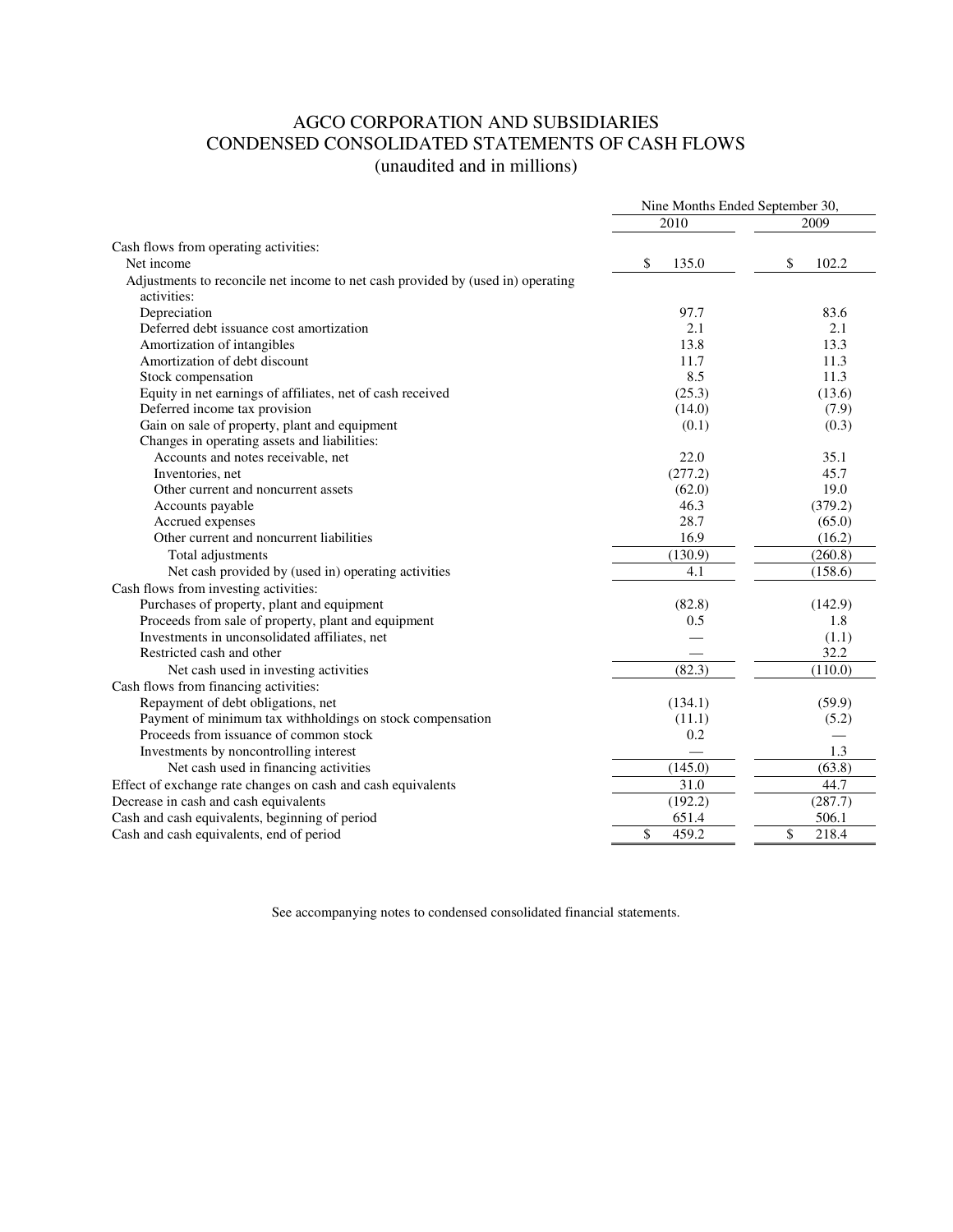# AGCO CORPORATION AND SUBSIDIARIES NOTES TO CONDENSED CONSOLIDATED FINANCIAL STATEMENTS (unaudited, in millions, except per share data)

### **1. DECONSOLIDATION OF JOINT VENTURE**

 On January 1, 2010, the Company adopted the provisions of Accounting Standards Update ("ASU") 2009-17, "Consolidations (Topic 810): Improvements to Financial Reporting by Enterprises Involved with Variable Interest Entities" ("ASU 2009-17"), and performed a qualitative analysis of all its joint ventures, including its GIMA joint venture, to determine whether it had a controlling financial interest in such ventures. As a result of this analysis, the Company determined that its GIMA joint venture should no longer be consolidated into the Company's results of operations or financial position as the Company does not have a controlling financial interest in GIMA based on the shared powers of both joint venture partners to direct the activities that most significantly impact GIMA's financial performance. GIMA is a joint venture between AGCO and Claas Tractor SAS to cooperate in the field of purchasing, design and manufacturing of components for agricultural tractors. Each party has a 50% ownership interest in the joint venture and has an investment of approximately  $64.2$  million in the joint venture. Both parties purchase all of the production output of the joint venture. The deconsolidation of GIMA resulted in a retroactive reduction to "Noncontrolling interests" within equity and an increase to "Investments in affiliates" in the Company's Condensed Consolidated Balance Sheet as of December 31, 2009 of approximately \$6.4 million. The deconsolidation resulted in a retroactive reduction in the Company's "Net sales" and "Income from Operations" within its Condensed Consolidated Statements of Operations and a reclassification of amounts previously reported as "Net income attributable to noncontrolling interests" to "Equity in net earnings of affiliates," but otherwise had no net impact to the Company's consolidated net income for the three and nine months ended September 30, 2009. In addition, the deconsolidation also resulted in a reduction of the Company's "Total assets" and "Total liabilities" within its Condensed Consolidated Balance Sheets, but had no net impact to the Company's "Total stockholders' equity" other than the reduction previously mentioned. The Company retroactively restated prior periods and recorded the following adjustments:

| Condensed Consolidated Balance Sheet<br>as of December 31, 2009                                    | As<br>Previously<br>Reported | Adjustment   |    | As adjusted |
|----------------------------------------------------------------------------------------------------|------------------------------|--------------|----|-------------|
| Total assets                                                                                       | \$5,062.2                    | \$ (63.3)    | S  | 4,998.9     |
| Total liabilities                                                                                  | \$2,653.1                    | \$ (56.9)    | \$ | 2,596.2     |
| Condensed Consolidated Statement of<br>Operations for the Three Months Ended<br>September 30, 2009 |                              |              |    |             |
| Net sales                                                                                          | \$1,403.7                    | \$(14.2)     | \$ | 1,389.5     |
| Income from operations                                                                             | \$.<br>34.0                  | 1.7          | \$ | 35.7        |
| Condensed Consolidated Statement of<br>Operations for the Nine Months Ended<br>September 30, 2009  |                              |              |    |             |
| Net sales                                                                                          | \$4,777.9                    | (88.7)<br>S. | \$ | 4,689.2     |
| Income from operations                                                                             | 170.4<br>S                   | \$<br>0.5    | \$ | 170.9       |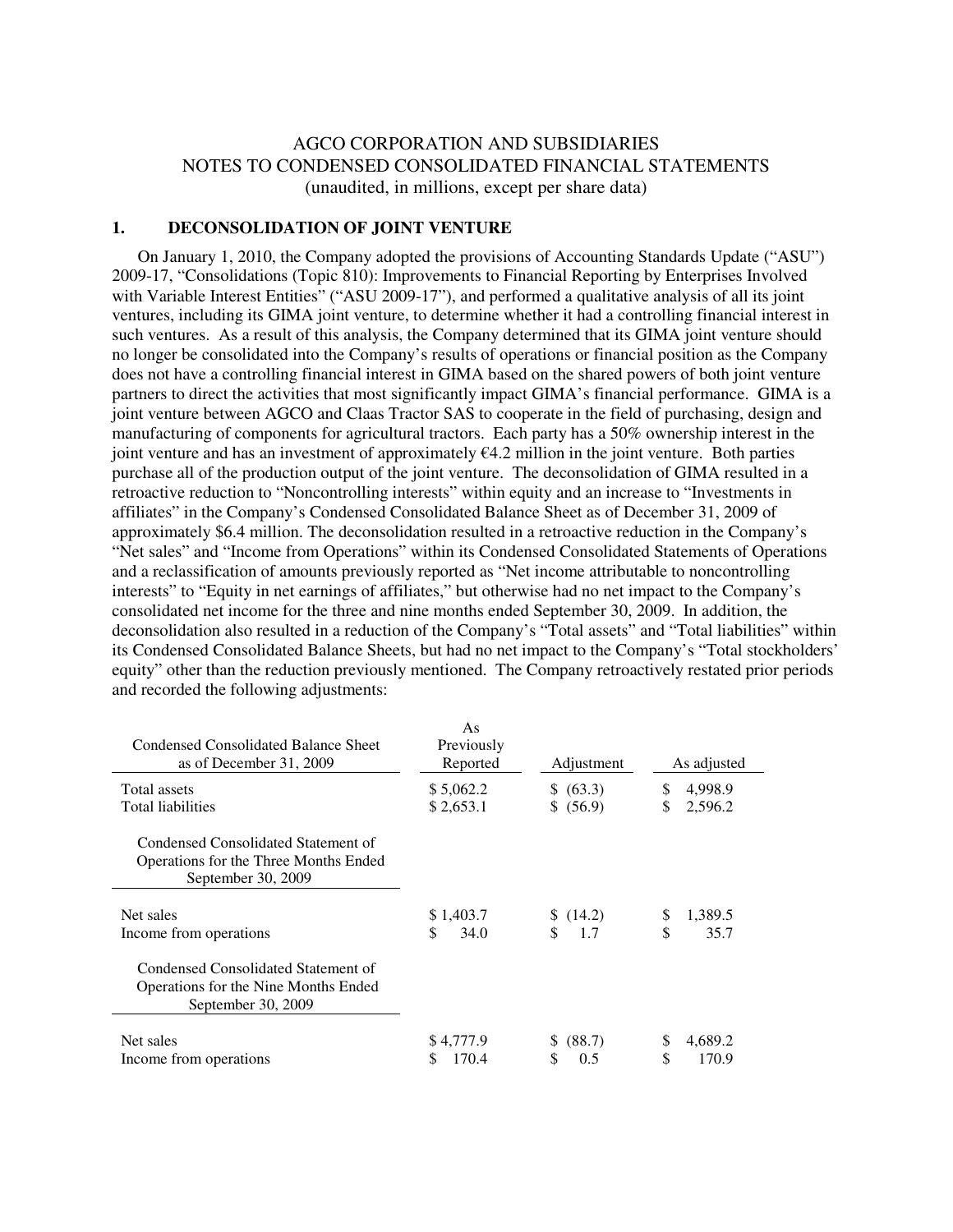### **2. STOCK COMPENSATION EXPENSE**

The Company recorded stock compensation expense as follows:

|                                              | Three Months Ended |      | Nine Months Ended |  |               |  |      |
|----------------------------------------------|--------------------|------|-------------------|--|---------------|--|------|
|                                              | September 30,      |      |                   |  | September 30, |  |      |
|                                              |                    | 2010 | 2009              |  | 2010          |  | 2009 |
| Cost of goods sold                           |                    | 0.2  |                   |  |               |  | V.O  |
| Selling, general and administrative expenses |                    | 3.0  | 2.8               |  |               |  | 0.1  |
| Total stock compensation expense             |                    |      | 2.9               |  |               |  | .1.0 |

#### **3. RESTRUCTURING AND OTHER INFREQUENT EXPENSES**

During 2009 and 2010, the Company announced and initiated several actions to rationalize employee headcount at various manufacturing facilities located in France, Finland, Germany and the United States, as well as at various administrative offices located in the United Kingdom, Spain and the United States. The Company also announced the closure of its combine assembly operations in Randers, Denmark in 2009. During the nine months ended September 30, 2010, the Company recorded restructuring and other infrequent expenses of approximately \$3.3 million, primarily related to severance and other related costs associated with the Company's rationalization of its operations in Denmark, Spain, Finland and France. During the nine months ended September 30, 2009, the Company recorded restructuring and other infrequent expenses of approximately \$3.8 million, primarily related to severance and other related costs associated with the Company's rationalization of its operations in the United States, the United Kingdom and Finland.

### **4. INDEBTEDNESS**

Indebtedness at September 30, 2010 and December 31, 2009 consisted of the following:

|                                                                 | September 30,<br>2010 | December 31.<br>2009 |
|-----------------------------------------------------------------|-----------------------|----------------------|
| $6\%$ % Senior subordinated notes due 2014                      | 272.8<br>S.           | 286.5                |
| 134\% Convertible senior subordinated notes due 2033            | 162.1                 | 193.0                |
| $1\frac{1}{4}\%$ Convertible senior subordinated notes due 2036 | 173.3                 | 167.5                |
| Securitization facilities                                       | 75.4                  |                      |
| Other long-term debt                                            |                       | 0.1                  |
|                                                                 | 683.6                 | 647.1                |
| Current portion of long-term debt<br>Less:                      |                       | (0.1)                |
| 134% Convertible senior subordinated notes due 2033             | (162.1)               | (193.0)              |
| Securitization facilities                                       | (75.4)                |                      |
| Total indebtedness, less current portion                        | 446.1                 | 454.0                |

 Holders of the Company's 1¾% convertible senior subordinated notes due 2033 and 1¼% convertible senior subordinated notes due 2036 may convert the notes, if, during any fiscal quarter, the closing sales price of the Company's common stock exceeds, respectively, 120% of the conversion price of \$22.36 per share for the 1¾% convertible senior subordinated notes and \$40.73 per share for the 1¼% convertible senior subordinated notes, for at least 20 trading days in the 30 consecutive trading days ending on the last trading day of the preceding fiscal quarter. As of September 30, 2010 and December 31, 2009, the closing sales price of the Company's common stock had exceeded 120% of the conversion price of the 1¾% convertible senior subordinated notes for at least 20 trading days in the 30 consecutive trading days ending September 30, 2010 and December 31, 2009, respectively, and, therefore, the Company classified the notes as a current liability. In accordance with ASU 2009-04, "Accounting for Redeemable Equity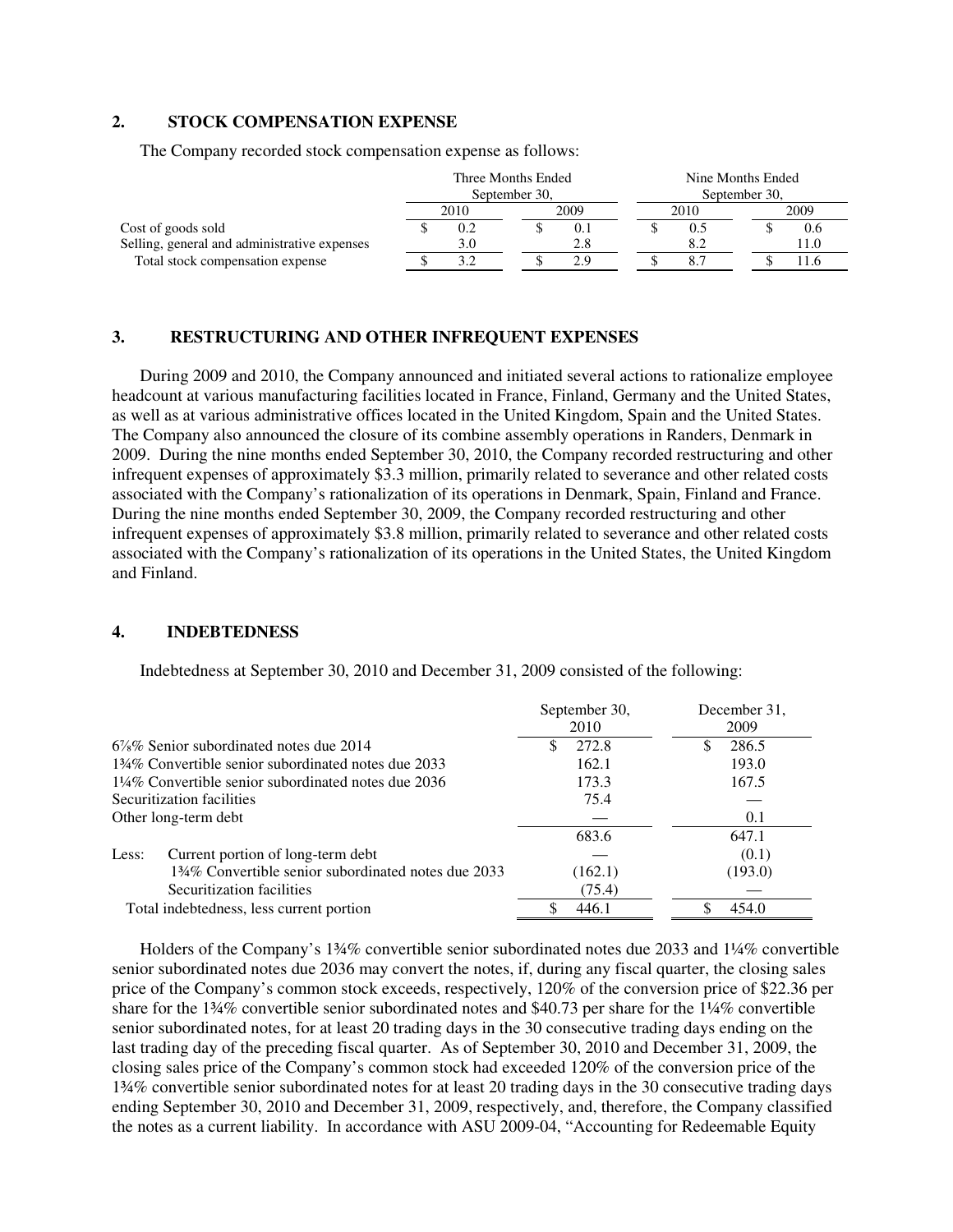Instruments," the Company also classified the equity component of the 1¾% convertible senior subordinated notes as "temporary equity." The amount classified as "temporary equity" was measured as the excess of (a) the amount of cash that would be required to be paid upon conversion over (b) the current carrying amount of the liability-classified component. Future classification of both series of notes between current and long-term debt and classification of the equity component of both notes as "temporary equity" is dependent on the closing sales price of the Company's common stock during future quarters.

 During the third quarter of 2010, the Company repurchased approximately \$37.5 million of principal amount of its 1¾% convertible senior subordinated notes plus accrued interest for approximately \$58.1 million. The repurchase included approximately \$21.1 million associated with the excess conversion value of the notes and resulted in a loss on extinguishment of approximately \$0.2 million reflected in "interest expense, net."

### **5. INVENTORIES**

Inventories at September 30, 2010 and December 31, 2009 were as follows:

|                              | September 30,<br>2010 | December 31.<br>2009 |
|------------------------------|-----------------------|----------------------|
| Finished goods               | 595.5                 | 480.0                |
| Repair and replacement parts | 416.1                 | 383.1                |
| Work in process              | 122.5                 | 86.3                 |
| Raw materials                | 298.2                 | 207.3                |
| Inventories, net             | \$1,432.3             | \$1,156.7            |

### **6. ACCOUNTS RECEIVABLE SALES AGREEMENTS AND SECURITIZATION FACILITIES**

 At September 30, 2010, the Company's accounts receivable securitization facilities in Europe had outstanding funding of approximately €55.3 million (or approximately \$75.4 million). In accordance with ASU 2009-16, "Transfers and Servicing (Topic 860): Accounting for Transfers of Financial Assets" and ASU 2009-17, the Company recognized approximately \$75.4 million of accounts receivable sold through its European securitization facilities within the Company's Condensed Consolidated Balance Sheets as of September 30, 2010, with a corresponding liability equivalent to the funded balance of the facility.

At September 30, 2010, the Company had accounts receivable sales agreements that permit the sale, on an ongoing basis, of substantially all of its wholesale interest-bearing and non-interest bearing receivables in North America to AGCO Finance LLC and AGCO Finance Canada, Ltd., its 49% owned U.S. and Canadian retail finance joint ventures. As of September 30, 2010, net cash received from receivables sold under the U.S. and Canadian accounts receivable sales agreements was approximately \$443.5 million.

 Losses on sales of receivables associated with the accounts receivable financing facilities discussed above, reflected within "Other expense, net" and "Interest expense, net" in the Company's Condensed Consolidated Statements of Operations, were approximately \$3.9 million and \$11.5 million during the three and nine months ended September 30, 2010, respectively. Losses on sales of receivables primarily from the Company's European securitization facilities and former U.S. and Canadian securitization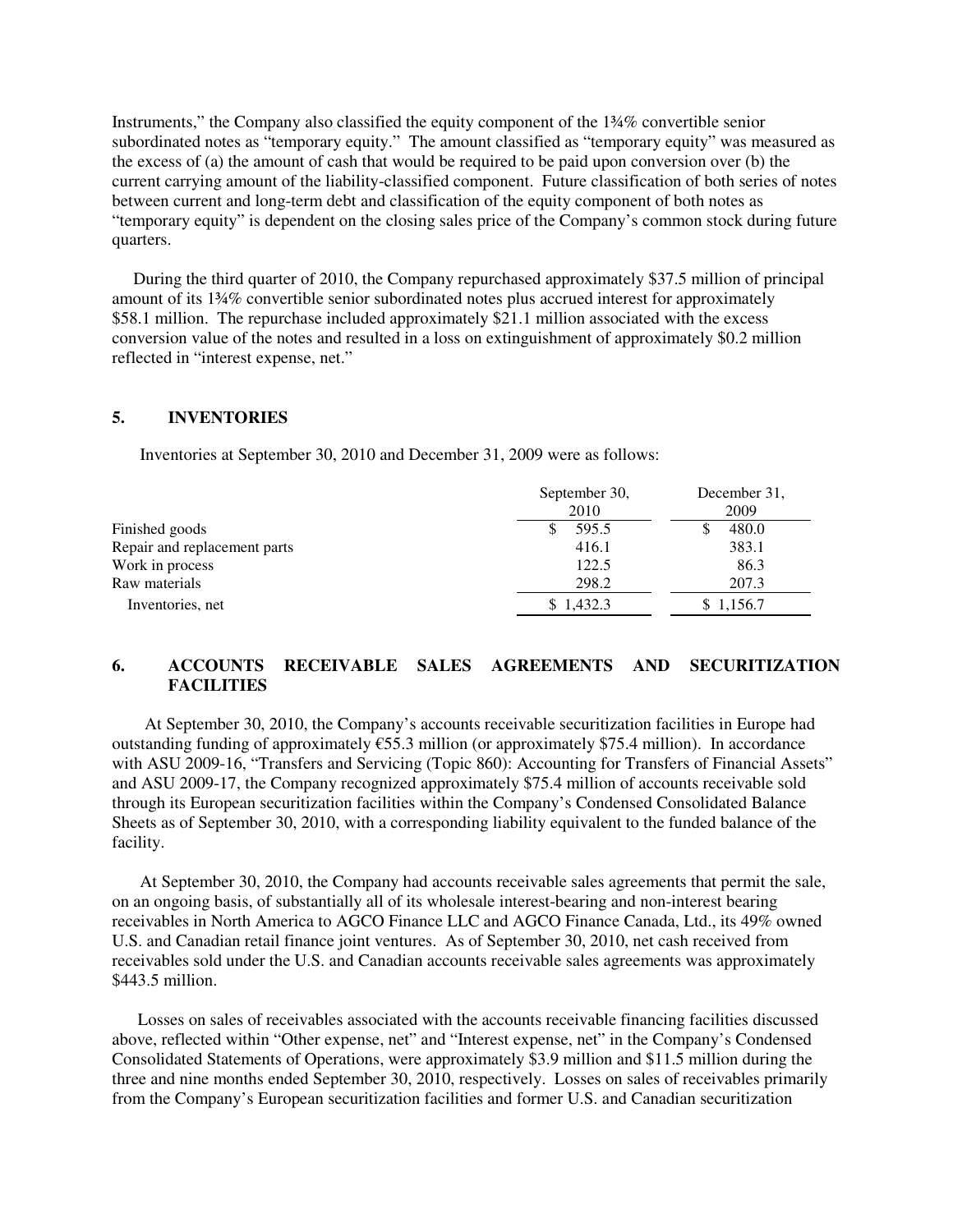facilities were approximately \$1.5 million and \$11.7 million during the three and nine months ended September 30, 2009, respectively.

The Company's AGCO Finance retail finance joint ventures in Europe, Brazil and Australia also provide wholesale financing to the Company's dealers. The receivables associated with these arrangements are without recourse to the Company. As of September 30, 2010 and December 31, 2009, these retail finance joint ventures had approximately \$178.9 million and \$176.9 million, respectively, of outstanding accounts receivable associated with these arrangements. In addition, the Company sells certain trade receivables under factoring arrangements to other financial institutions around the world.

### **7. EARNINGS PER SHARE**

The Company's convertible senior subordinated notes provide for (i) the settlement upon conversion in cash up to the principal amount of the converted notes with any excess conversion value settled in shares of the Company's common stock, and (ii) the conversion rate to be increased under certain circumstances if the notes are converted in connection with certain change of control transactions. Dilution of weighted shares outstanding will depend on the Company's stock price for the excess conversion value using the treasury stock method. A reconciliation of net income attributable to AGCO Corporation and subsidiaries and weighted average common shares outstanding for purposes of calculating basic and diluted earnings per share for the three and nine months ended September 30, 2010 and 2009 is as follows: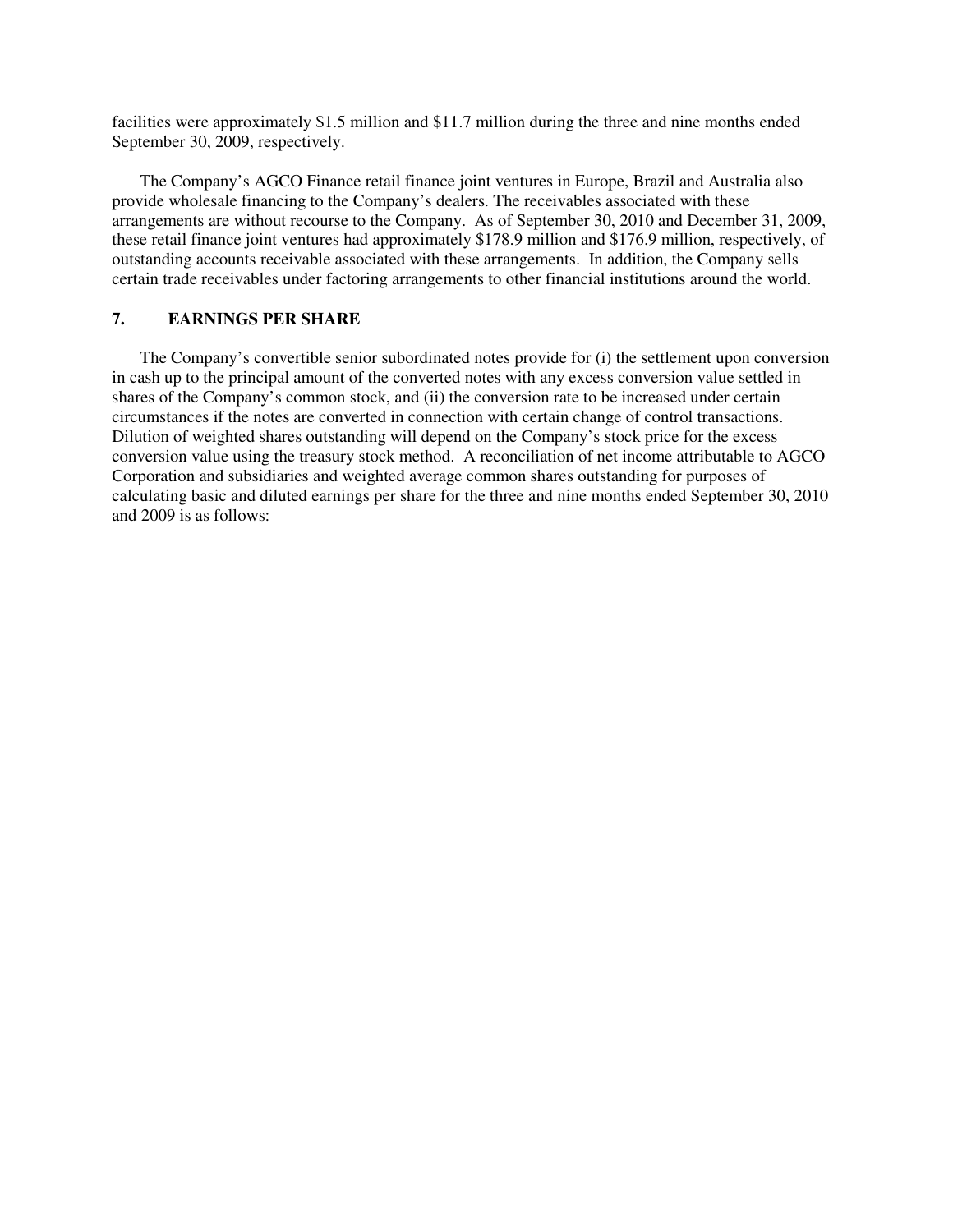|                                                                                                                                                                   |             | Three Months Ended September 30, | Nine Months Ended September 30, |             |  |
|-------------------------------------------------------------------------------------------------------------------------------------------------------------------|-------------|----------------------------------|---------------------------------|-------------|--|
|                                                                                                                                                                   | 2010        | 2009                             | 2010                            | 2009        |  |
| Basic net income per share:<br>Net income attributable to AGCO                                                                                                    |             |                                  |                                 |             |  |
| Corporation and subsidiaries                                                                                                                                      | \$<br>62.3  | 11.1<br>\$                       | 135.3<br>\$                     | 102.2<br>\$ |  |
| Weighted average number of common<br>shares outstanding                                                                                                           | 92.9        | 92.3                             | 92.7                            | 92.2        |  |
| Basic net income per share attributable to<br>AGCO Corporation and subsidiaries                                                                                   | \$<br>0.67  | 0.12<br>\$                       | 1.46<br>S                       | 1.11<br>S   |  |
| Diluted net income per share:<br>Net income attributable to AGCO<br>Corporation and subsidiaries for<br>purposes of computing<br>diluted net income per share     | 62.3<br>\$  | 11.1<br>S                        | 135.3<br>S                      | 102.2<br>S  |  |
| Weighted average number of common<br>shares outstanding<br>Dilutive stock options, performance<br>share awards and restricted                                     | 92.9        | 92.3                             | 92.7                            | 92.2        |  |
| stock awards<br>Weighted average assumed conversion<br>of contingently convertible senior                                                                         | 0.3         | 0.2                              | 0.5                             | 0.1         |  |
| subordinated notes<br>Weighted average number of common<br>and common equivalent shares<br>outstanding for purposes of<br>computing diluted earnings per<br>share | 2.6<br>95.8 | 2.3<br>94.8                      | 2.8<br>96.0                     | 1.2<br>93.5 |  |
| Diluted net income per share attributable to<br>AGCO Corporation and subsidiaries                                                                                 | \$<br>0.65  | 0.12<br>\$                       | \$<br>1.41                      | 1.09<br>\$  |  |

### **8. SEGMENT REPORTING**

 Effective January 1, 2010, the Company modified its system of reporting, resulting from changes to its internal management and organizational structure over the past year, which changed its reportable segments from North America; South America; Europe/Africa/Middle East; and Asia/Pacific to North America; South America; Europe/Africa/Middle East; and Rest of World. The Rest of World reportable segment includes the regions of Eastern Europe, Asia, Australia and New Zealand, and the Europe/Africa/ Middle East segment no longer includes certain markets in Eastern Europe. Effective January 1, 2010, these reportable segments are reflective of how the Company's chief operating decision maker reviews operating results for the purposes of allocating resources and assessing performance. Disclosures for the three and nine months ended September 30, 2009 have been adjusted to reflect the change in reportable segments.

The Company's four reportable segments distribute a full range of agricultural equipment and related replacement parts. The Company evaluates segment performance primarily based on income from operations. Sales for each segment are based on the location of the third-party customer. The Company's selling, general and administrative expenses and engineering expenses are charged to each segment based on the region and division where the expenses are incurred. As a result, the components of income from operations for one segment may not be comparable to another segment. Segment results for the three and nine months ended September 30, 2010 and 2009 are as follows: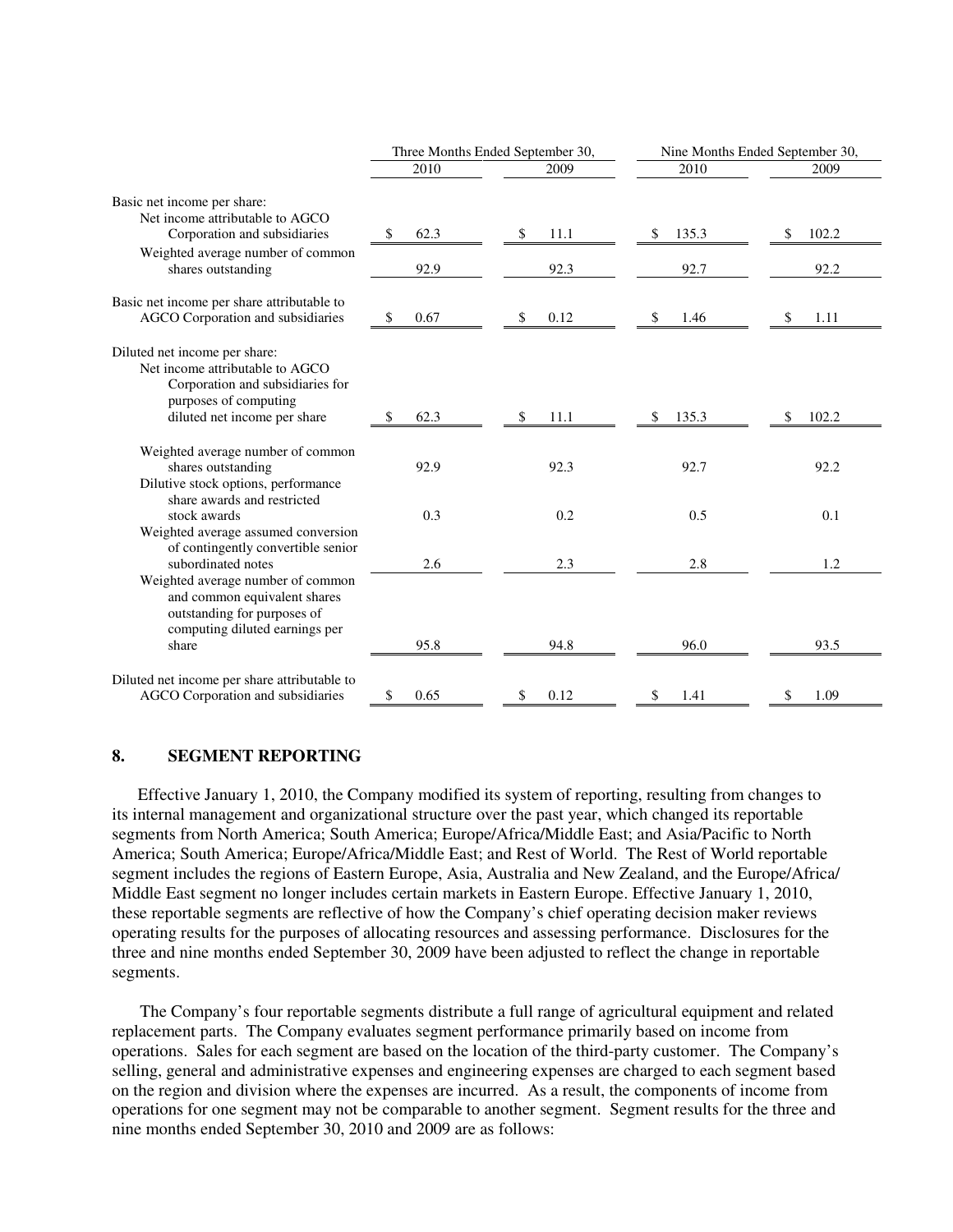| Three Months Ended<br>September 30,                | North<br>America | South<br>America | Europe/Africa/<br>Middle East | Rest of<br>World | Consolidated       |
|----------------------------------------------------|------------------|------------------|-------------------------------|------------------|--------------------|
| 2010<br>Net sales<br>Income from operations        | \$373.4<br>11.9  | \$487.7<br>54.1  | 708.7<br>S<br>33.3            | \$87.6<br>3.0    | \$1,657.4<br>102.3 |
| 2009<br>Net sales<br>(Loss) income from operations | \$292.1<br>(2.8) | \$331.6<br>22.9  | 690.5<br>S<br>29.8            | \$75.3<br>7.9    | \$1,389.5<br>57.8  |

| Nine Months Ended<br>September 30,          | North<br>America  | South<br>America   | Europe/Africa/<br>Middle East | Rest of<br>World | Consolidated       |
|---------------------------------------------|-------------------|--------------------|-------------------------------|------------------|--------------------|
| 2010<br>Net sales<br>Income from operations | \$1,026.4<br>14.6 | \$1,313.2<br>138.7 | \$2,178.9<br>94.7             | \$210.1<br>9.6   | \$4,728.6<br>257.6 |
| 2009<br>Net sales<br>Income from operations | \$1,131.2<br>27.0 | \$738.0<br>29.3    | \$2,610.9<br>185.9            | \$209.1<br>15.7  | \$4,689.2<br>257.9 |

A reconciliation from the segment information to the consolidated balances for income from operations is set forth below:

|                                             | Three Months Ended<br>September 30, |        | Nine Months Ended<br>September 30, |        |  |        |
|---------------------------------------------|-------------------------------------|--------|------------------------------------|--------|--|--------|
|                                             |                                     | 2010   | 2009                               | 2010   |  | 2009   |
| Segment income from operations              |                                     | 102.3  | 57.8                               | 257.6  |  | 257.9  |
| Corporate expenses                          |                                     | (17.2) | (13.7)                             | (50.5) |  | (58.9) |
| Stock compensation expense                  |                                     | (3.0)  | (2.8)                              | (8.2)  |  | (11.0) |
| Restructuring and other infrequent expenses |                                     | (1.2)  | (1.0)                              | (3.3)  |  | (3.8)  |
| Amortization of intangibles                 |                                     | (5.0)  | (4.6)                              | (13.8) |  | (13.3) |
| Consolidated income from operations         |                                     | 75.9   | 35.7                               | 181.8  |  | 170.9  |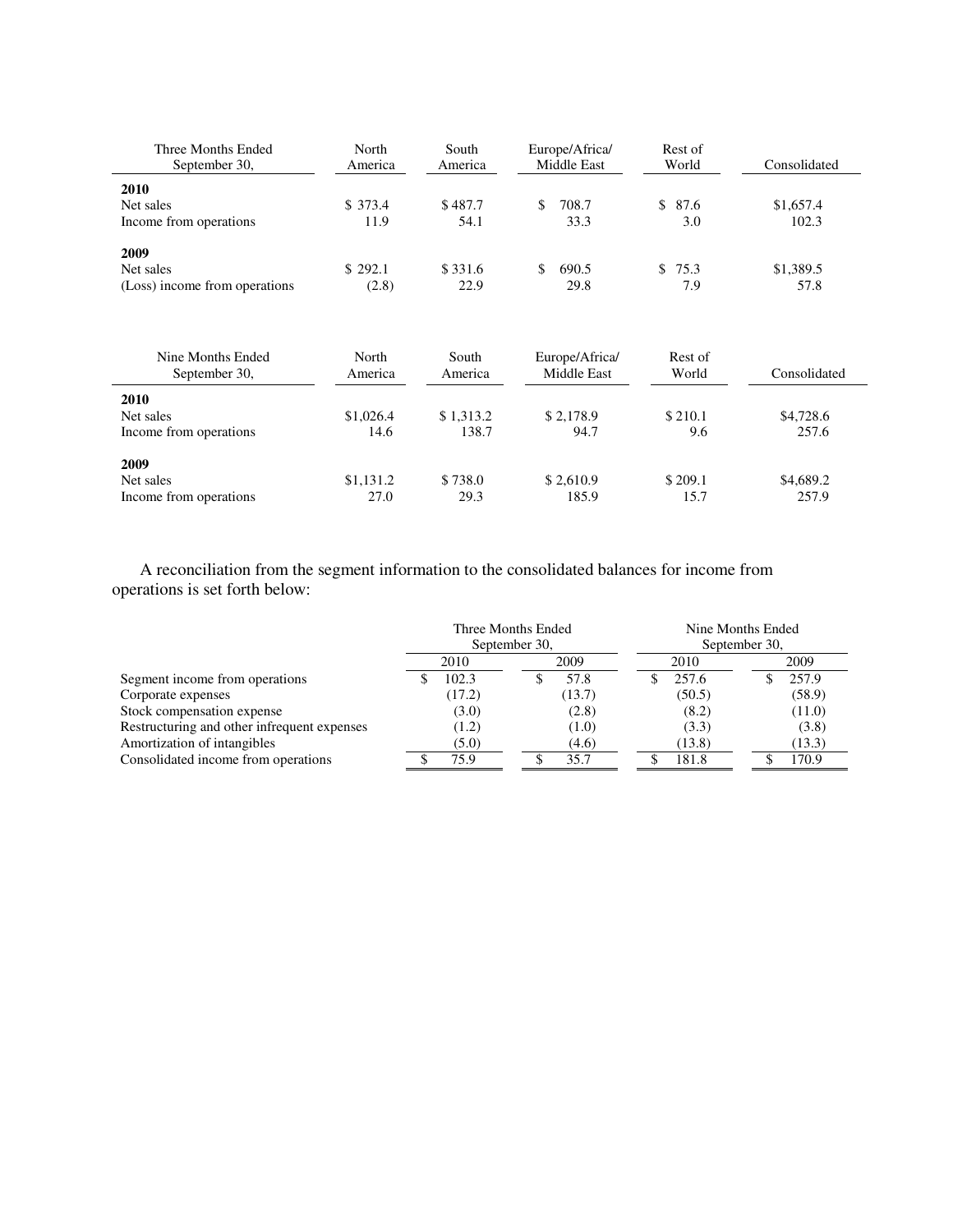#### **RECONCILIATION OF NON-GAAP MEASURES**

This earnings release discloses adjusted income from operations, net income and earnings per share, all of which exclude amounts that differ from the most directly comparable measure calculated in accordance with U.S. generally accepted accounting principles ("GAAP"). A reconciliation of each of these financial measures to the most directly comparable GAAP measure is included below (in millions, except per share data):

|                                        | Three months ended September 30,    |                                     |                                   |                                     |                                     |                                  |
|----------------------------------------|-------------------------------------|-------------------------------------|-----------------------------------|-------------------------------------|-------------------------------------|----------------------------------|
|                                        | 2010                                |                                     |                                   | 2009                                |                                     |                                  |
|                                        | Income<br>From<br><b>Operations</b> | <b>Net</b><br>Income <sup>(1)</sup> | Earnings<br>Per<br>Share $^{(1)}$ | Income<br>From<br><b>Operations</b> | <b>Net</b><br>Income <sup>(1)</sup> | Earnings<br>Per<br>$Share^{(1)}$ |
| As adjusted<br>Restructuring and other | \$77.1                              | \$63.1                              | \$0.66                            | \$36.7                              | 12.0<br>S                           | \$0.13                           |
| infrequent expenses $^{(2)}$           | 1.2                                 | 0.8                                 | 0.01                              | 1.0                                 | 0.9                                 | 0.01                             |
| As reported                            | 75.9                                | 62.3                                | \$0.65                            | \$35.7                              | 11.1                                | \$0.12                           |

(1) Net income and earnings per share amounts are after tax.<br>(2) The restructuring and other infrequent expenses record

The restructuring and other infrequent expenses recorded during the third quarter of 2010 related primarily to severance costs associated with the Company's rationalization of its operations in Denmark and France. The restructuring and other infrequent expenses recorded during the third quarter of 2009 related primarily to severance costs associated with the Company's rationalization of its operations in the United States, the United Kingdom and Finland.

The following is a reconciliation of adjusted income from operations, net income and earnings per share to reported income from operations, net income and earnings per share for the nine months ended September 30, 2010 and 2009 (in millions, except per share data):

|                                        | Nine months ended September 30, |                              |                                |                                     |                                     |                                  |  |  |
|----------------------------------------|---------------------------------|------------------------------|--------------------------------|-------------------------------------|-------------------------------------|----------------------------------|--|--|
|                                        |                                 | 2010                         |                                |                                     | 2009                                |                                  |  |  |
|                                        | Income<br>From<br>Operations    | Net<br>Income <sup>(1)</sup> | Earnings<br>Per<br>Share $(1)$ | Income<br>From<br><b>Operations</b> | <b>Net</b><br>Income <sup>(1)</sup> | Earnings<br>Per<br>$Share^{(1)}$ |  |  |
| As adjusted<br>Restructuring and other | \$185.1                         | \$137.7                      | \$1.43                         | \$174.7                             | \$105.3                             | \$1.12                           |  |  |
| infrequent expenses $^{(2)}$           | 3.3                             | 2.4                          | 0.02                           | 3.8                                 | 3.1                                 | 0.03                             |  |  |
| As reported                            | \$181.8                         | \$135.3                      | \$1.41                         | \$170.9                             | \$102.2                             | \$1.09                           |  |  |

(1) Net income and earnings per share amounts are after tax.<br>(2) The restructuring and other infraement expenses recorded

The restructuring and other infrequent expenses recorded during the first nine months of 2010 related primarily to severance and other related costs associated with the Company's rationalization of its operations in Denmark, Spain, Finland and France. The restructuring and other infrequent expenses recorded during the first nine months of 2009 related primarily to severance costs associated with the Company's rationalization of its operations in the United States, the United Kingdom and Finland.